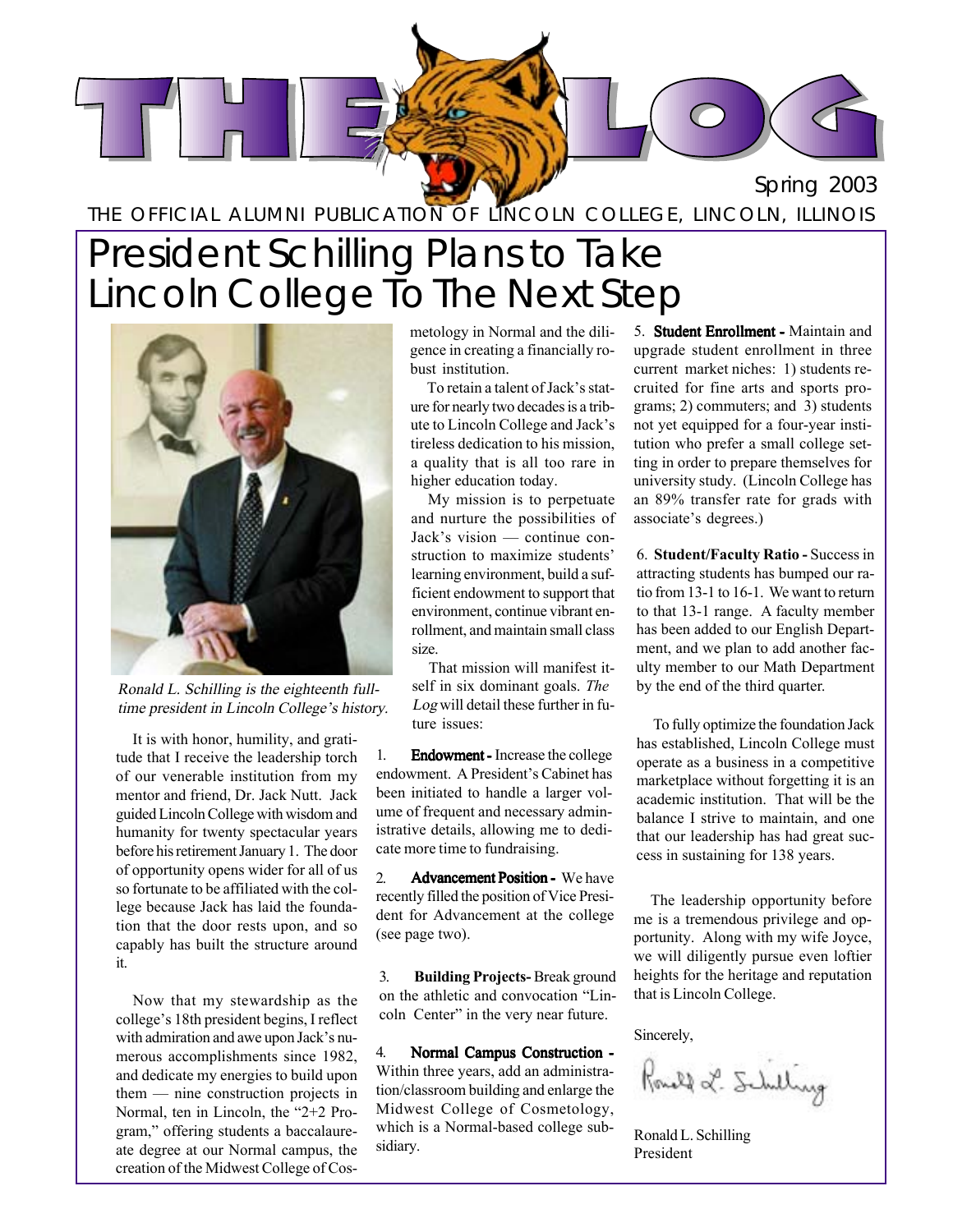



As the Spring Semester began in January, former Executive Vice President Ron Schilling stepped

confidently into the President's Office in University Hall. He sat down behind the desk that has grown so familiar to him over the past two decades, yet seemed exciting and fresh from the other side. Almost immediately, he looked straight ahead and began his work.

On January 1, 2003, Ron Schilling's appointment by the Lincoln College Board of Trustees as President took effect. A familiar face on campus, Schilling has been a part of the LC community since 1984. During his tenure, he has held the positions of Dean of Business Services, Provost and Executive Vice President of the college. Schilling succeeds retired President Dr. Jack Nutt, who had led the college since 1982. Dr. Nutt accelerated his retirement plans from the end of the school year to the end of 2002 due to continuing concerns about his health. At that point, the Board's choice for a new leader was obvious, according to Chairman Elvin Schmidt. "Ron Schilling brings to the position a combination of academic stature, practical experience at several levels of administration, and a clear understanding of Lincoln College's aspirations," he said. "I know I speak for my Board colleagues when I say [his] ongoing enthusiasm for the campus and the students makes him a clear choice for this important position."

Honored by the appointment, Mr. Schilling spoke with poise to the plethora of media representatives who interviewed him in the weeks following the announcement. "I shared Dr. Nutt's vision for Lincoln College," he said. "Both our Lincoln and Normal campuses have grown tremendously in the last few years, and I believe Lincoln College has become a first-rate institution."

Despite the proud legacy Dr. Nutt has built upon for the college, the work is far from over. President Schilling asserted, "with much effort and dedication, I will lead the campus to the next step." This next step includes hiring new faculty members to increase educational attention to each student, as well as embarking on milestone building projects to bolster the eminence of LC, based on need.

"I will work to the peak of my abilities not only to maintain the vision of Lincoln College but to see it move forward," Mr. Schilling declared. "This is a fun and wonderful place to be educated, to be employed, and to be an active member of. We are one big family."

Focusing his attention back to the stacks of paper that laid across the executive desk, his desk, Ron Schilling went right to work.

### New Vice President Named for LC Advancement

since Bruce Clausen resigned in May 2002 to pursue other interests. Mr. Campbell is a veteran college administrator, hav-

The Lincoln College Board of Trustees has appointed JohnCampbell as Vice President for Institutional Advancement. He is the first to hold the position



ing been in charge of development offices for the John Campbell is Lincoln College's new Vice President for Advancement.

last sixteen years.

In leading Lincoln College's Advancement office, Campbell will create and implement long and short-termplans for fundraising, Board and volunteer development, and alumni and parent relations.

Campbell expressed enthusiasm about his appointment. "It is truly an honor to work for such a fine institution and administration," he explained. "There is much to be done in terms of fundraising and development. I look forward to implementing new strategies with President Schilling to expand upon the vision of Lincoln College."

Prior to this position, he served as Vice President for Development at MacMurray College in Jacksonville since 1990. He was Director of Development at Knox College in Galesburg, and held other positions at the college since 1984. In the past, he had worked as a business manager and a school psychologist. Campbell holds both a Master's and Bachelor's in Psychology from Western Illinois University.

Did you know your employer can help Lincoln College? Lincoln College alumni who work for a matching gift company can obtain a matching gift form from their personnel office. The member fills out the amount of the contribution on the form and mails it to the Lincoln College Office of Advancement. The corporation then matches the donor's contribution by sending a check to the College. The matching gift is credited to the contributors alumni record.

Listed below is a partial listing of companies that will match your contribution.

| AT&T                          | Kimberly Clark                              | <b>Shell Oil</b>             |
|-------------------------------|---------------------------------------------|------------------------------|
| AllState                      | Tenneco                                     | Southern Company             |
| Amoco                         | <b>JC</b> Penney                            | <b>State Farm</b>            |
| <b>Arthur Andersen</b>        | Johnson & Johnson                           | Texaco                       |
| Blue Cross/Blue Shield K-Mart |                                             | <b>United Parcel Service</b> |
| Delta Airlines                | Martin Marietta                             | <b>United Technologies</b>   |
| Dow Chemical                  | Merril Lynch                                | U.S. Sprint                  |
| Ernest & Young                | <b>Mobil Foundation</b>                     | <b>U.S. Steel</b>            |
| Exxon                         | Monsanto Chemical Co. Vulcan Materials      |                              |
| Ford Motor Co.                | <b>Nabisco</b>                              | Wal-Mart                     |
| General Electric              | Pepsi-Cola                                  | Westinghouse                 |
| Goodyear                      | <b>Philip Morris</b>                        | Weverhaeuser                 |
| Hewlett-Packard               | Proctor & Gamble                            | <b>Whirlpool Corporation</b> |
| <b>IBM</b>                    | R.J.R. Nabisco                              | Xerox                        |
| <b>International Paper</b>    | <b>Russell Corporation</b>                  |                              |
|                               | To oktoin more information about the motel. |                              |

To obtain more information about the matching gift program or to find out if your employer will match contributions made to Lincoln College, contact:

John Campbell, Office of Advancement Lincoln College 300 Keokuk, Lincoln, IL 62656 Phone: (217) 732-3155 ext. 219 E-mail: jcampbell@lincolncollege.com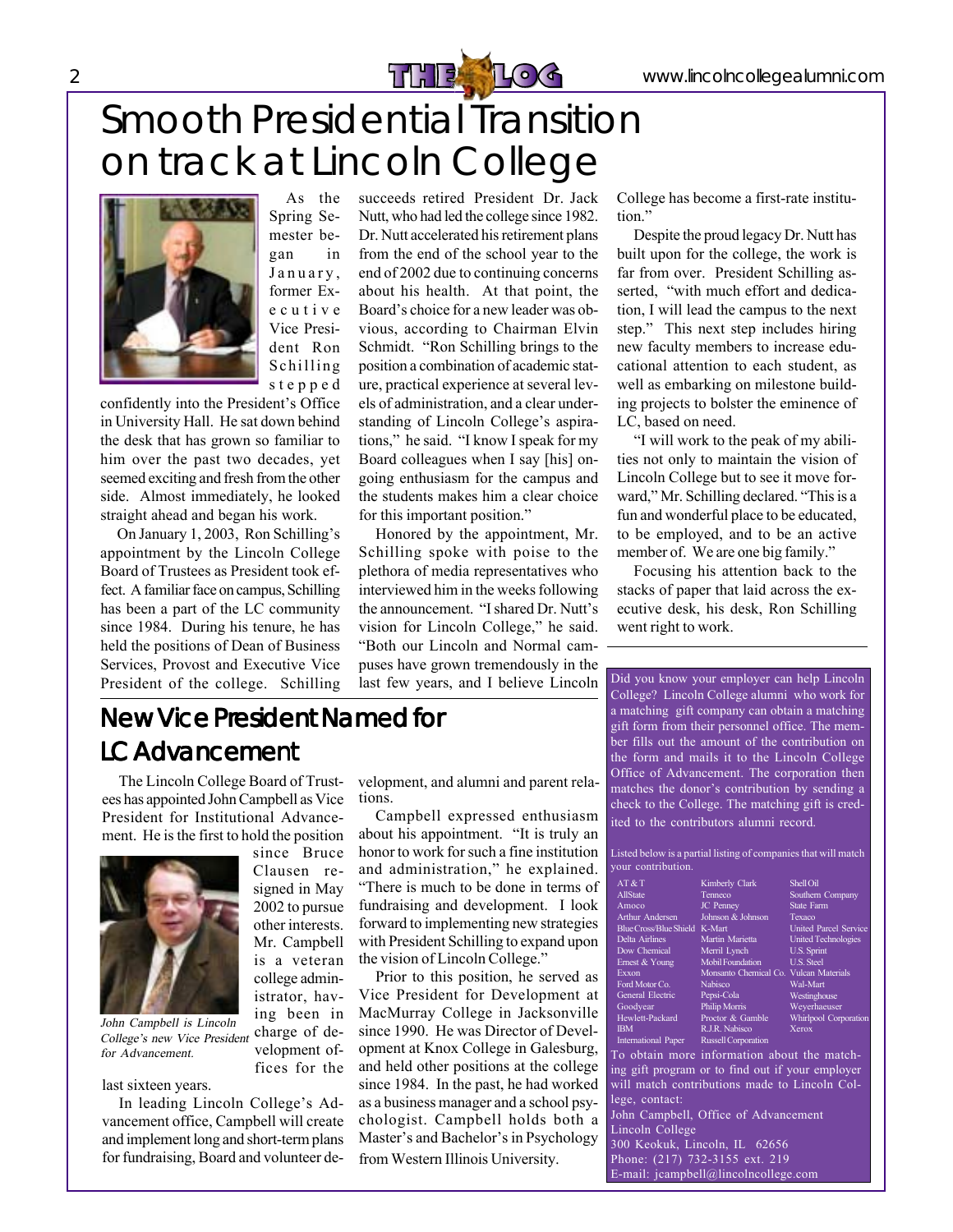

## Illinois Native Gets His Wish

By Kelly Thompson

Editor's Note: This story is being reprinted with permission from the US TRANSCOM NEWS SERVICE.

Two years ago, Chad Bryant, of Lincoln, Ill. left home to fulfill a lifetime dream of traveling. Now he's helping fight the war on terror. "I always wanted to travel," Bryant said. "So, I got my Associates degree from Lincoln College in 1998, I got married, joined the Air Force and left for training two months later. "My wife and I even moved our wedding date up so we could get married before I left for basic training! "But I had no idea at the time just how important my job would be." He is the son of Mr. and Mrs. Don Bryant of Lincoln.

It was a very big year for Bryant in 1999, and the pace has never slowed. Since his graduation from basic training—an event he considers one of his proudest achievements—Airman Bryant has had the opportunity to work in the long and winding halls of power at the Pentagon, a bit offthe beaten path from Lincoln. "My wife and I had a lot of fun in D.C.," Bryant said. "We got out of Illinois, and got to see another part of the United States." After assignment at the Pentagon, it was back to Illinois for a tour at U.S. Transportation Command—the military's transportation center. Bryant is an Intelligence Systems Administrator, responsible for ensuring computer servers are up and running, allowing the commands's 1,000-plus military men and women and civilians to communicate electronically at a moments notice. Information technology is of paramount importance in co-ordinating worldwide transportation and delivery of personnel and supplies for the military. Almost all of the personnel and equipment delivered to fight Al-Qaeda in Afghanistan, a land-locked country, was flown into that mountainous country by Transcom C-17s and C-130s. The effort required a great deal of traffic on computer systems handled by Bryant and others in his department. "We sustain several main servers as well as hundreds of client work stations," he says. "I was never really into computers before, but that has changed. The Air Force gives you incredible training and I was really enjoying my job."

September 11 was something Bryant says he will never forget. He was at work in the Communication Center at the transportation command when the terrorists hit the World Trade Center Towers. The event changed his job and his view of its importance. "I saw how vital my position is to the command. My work became more important knowing that keeping lines of communication open for our command—and all the people who depend on us- rested partly upon my work," he said. Things have slowed down a bit since then as Bryant makes sure that the command's information technology system gives us an edge in the war against terrorism. After working often-long hours, Bryant spends most of his free time with his children, Isaiah and Brianna. "I'm always doing something with them, whether it is crawling around on the floor, or completing a college education to provide them with a good example." Bryant will receive his Bachelor of Science in Organizational Leadership from GreenvilleCollege. After graduation, he plans to apply for Officer Training School. The Air Force will pay most of the bill for his college education. Bryant

has been making a name for himself around the transportation command. The command is responsible for most air, land, and sea transportation needs worldwide for the Department of Defense. Recently, Bryant was selected as U.S. Transportation Command's Junior Servicemember of the Quarter, an honor given only to the command's most deserving servicemen and women. His selection was based in part on his active community work, supporting the local Airman's Attic, a charity providing various household items to military families—Senior Airman rank and below. Bryant also donates his time to various cancer walks in the St. Louis area. "My parents are both survivors of cancer,I feel it is my responsibility to walk in honor of them," Bryant says. "I enjoy volunteer work because I know that my community was there for me during rough times. So, I am there to provide that same support."



1998 LC grad Senior Airman Chad Bryant, TCJ2, check possible future destinations with the help of the directional sign in Transportion Plaza.

The LOG is published three times a year by Lincoln College, 300 Keokuk St., Lincoln, IL 62656. Third class postage paid at Lincoln, Illinois. POSTMASTER: Send address changes<br>to Office of Advancement, Lincoln College, 3 It is the policy of Lincoln College not to discriminate on the basis of age, handicap, color, creed, national origin, religion, race, or sex, with regard to student admissions and recruitment, student programs, or employment of personnel. It is the college's intent to comply with all equal opportunity regulations including, but not limited to, Title I of the 1972 Education Amendments of Section 504 and the Rehabilitation Act of 1973. Inquires may be directed to Jean Ann Miller, Director of Communications, 300 Keokuk St., Lincoln, IL 62656. Phone (217) 732-3155 ext. 251 or email jamiller@lincolncollege.com.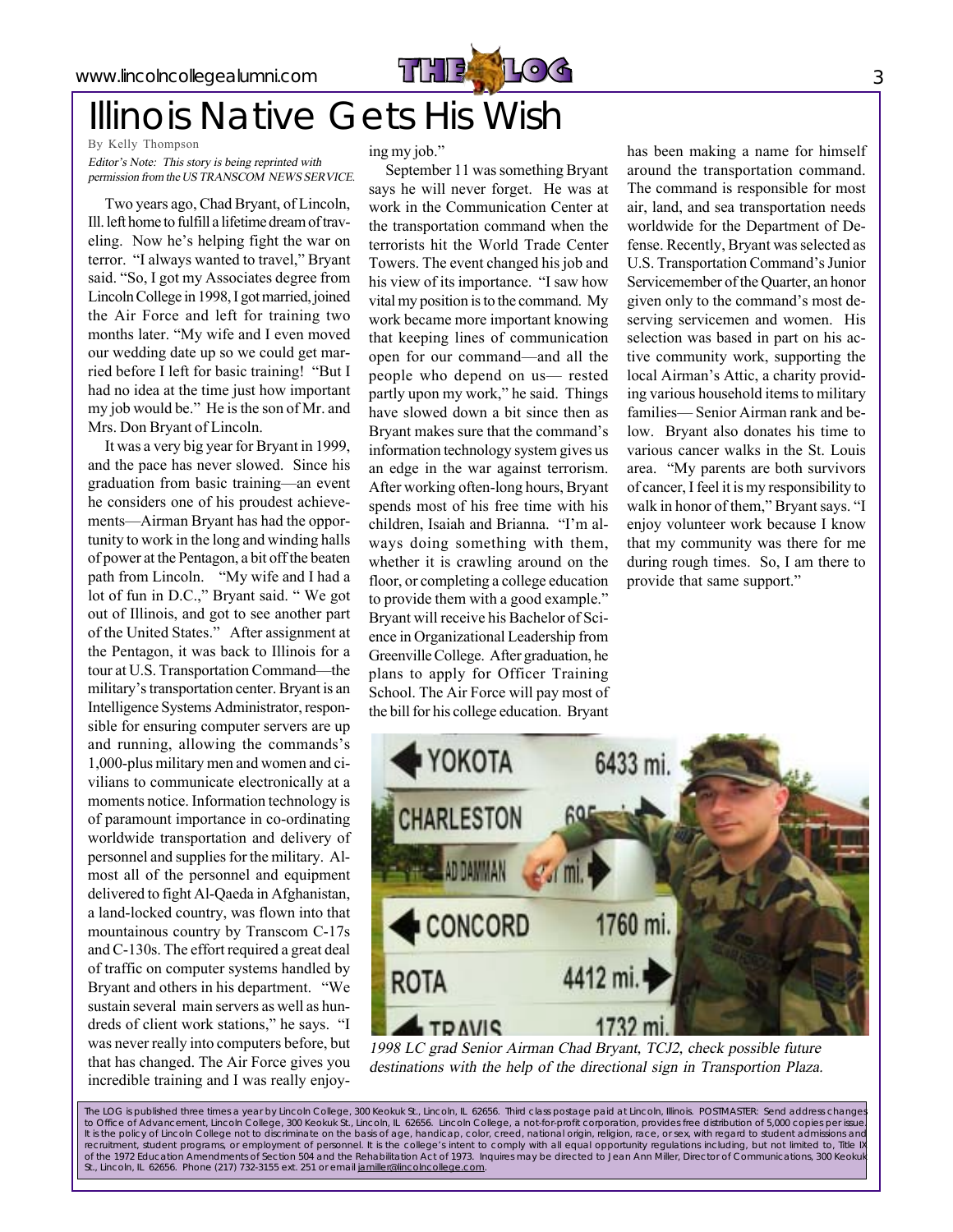### Lincoln College Introduces New Web Address

If you haven't seen the clever postcard that Lincoln College recently mailed to all alumni and friends, look no further. The postcard introduces the new Lincoln College web page design and address, which provides the latest information about Lincoln College.

The new site can be found at: http:// www.lincolncollege.edu. Lincoln College alumni information can be accessed directly at www.lincolncollegealumni.com.



Director of Admissions, Tony Schilling, who has been working on the project for the last six months, says the concept is to help improve efficiency and accessibility for those looking for information about Lincoln College on the web. "We needed an updated look for our site and, with all the physical changes happening on campus, the web is an ideal way to keep the information current."

The site, which is aimed at prospective and current students, also gives alumni the chance to experience campus by using interactive campus maps and streaming video.

Schilling added that the new site has much to offer. "We tried to make the site user friendly, providing much information without clutter. Hopefully, the site will provide links to answer any questions an individual might have. It's a great comprehensive look at what LincolnCollege is all about and like the postcard says, "It's bigger and better than ever before, sort of like Lincoln College."

## **Alumni Activity** Growing in Chicago! 4 WETHE LOG www.lincolncollegealumni.com

### Upcoming Events

The Lincoln College experience leaves a lasting impression on its alumni. This has never been more evident than in the past year, as a growing interest in the opportunity to connect with fellow alums has sparked some successful and memorable events. In particular, the Chicago area, where the largest number of LC alumni live and work, is beginning a new tradition of fun-filled activities.

The second half of 2002 saw three exceptionally successful events take place in the Chicagoland area. In August, two alumni receptions were held at the Rock Bottom Restaurant and Brewery in Chicago and at Founders



*Members of LC Class of 1975 visit at the Lincoln College Alumni Reception at Rock Bottom Restaurant and Brewery in Chicago. Left to right:Kathleen (Hubbard) Strong, Allen Pickering, Paul Beaver, Greg Hardin, and Robert Strong.*

Hill Brewery in suburban Downer's Grove. These informal gatherings set the stage for local alums to reunite, mingle, and relax with plenty of tempting food and drinks. Many won door prizes, and some were able to get a look at the new Lincoln College video. About 50 alumni, each of the two nights, visited with former faculty member Paul Beaver, as well as current administrators Allen Pickering and Mary McLaughlin, among others.

Just weeks later, in September, Chicago-area alums took part in an event co-hosted with LC's Admissions department. On a beautiful autumn day, more than eighty alumni boarded the Odyssey and cruised Lake Michigan. There, they enjoyed spectacular views, friendly company and an extravagant buffet. It was an incredible afternoon.

Turning to 2003, members of the Chicago Alumni Committee are busy planning activities for this year (see details in this issue of "The Log"). For the weekend of Friday, July  $25<sup>th</sup>$  and Saturday, July 26<sup>th</sup>, two major alumni



*Lincoln College Chicago Alumni Committee are pictured above left to right: Firstrow, Patrick Ross, Debbie Ackerman, John Iltis. Second row, Rob Daleiden, Skip Kitchen, Michael Boehm, and Steve Feinberg. (Some members were unavailable for this photo).*

events will happen in Lincoln and Peoria. On the 25<sup>th</sup>, Allen Pickering will host a golf outing at the Lincoln Elks Country Club to raise funds for scholarships. All are encouraged to stay one more day, as the  $26<sup>th</sup>$  will be alumni night at the Peoria Chiefs baseball game. We encourage all of our Chicago alums to come down to Lincoln for these exciting events. On Friday night, September  $5<sup>th</sup>$ , there will be an alumni reception at Rock Bottom Restaurant & Brewery in downtown Chicago. On Friday night, September 19th, an alumni reception will be held at Ram Restaurant and Brewery in Schaumburg. Mark your calendars and call your classmates now!

Currently, our Chicago Alumni Committee includes: Chris (Knizeski) Boccard ('72), Michael Boehm ('64), Fred Bunge ('58), Rob Daleiden ('90), Steve Feinberg  $(62)$ , John Iltis  $(62)$ , Skip Kitchen ('72), Dave McArdle ('77), Patrick Ross ('89), Lisa Saner  $('90)$ , Bill Storie  $(91)$ , and Laura (Sullivan) Bartlett ('77).

Active volunteers are always needed. If you wish to get involved, please contact: Debbie Ackerman Executive Director of Alumni Relations dackerman@lincolncollege.com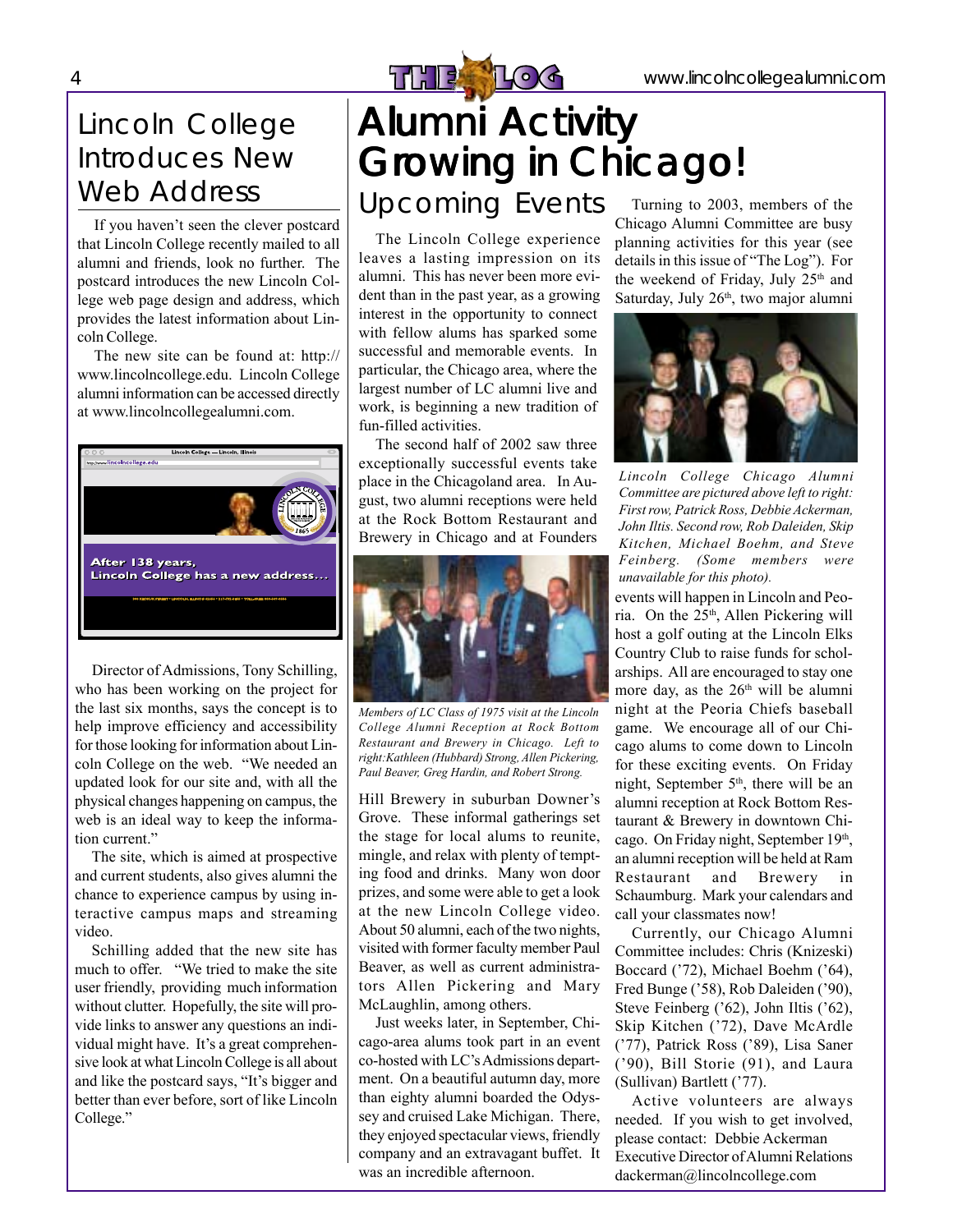

## Lincoln College Goes International LC Students/Faculty Study Spanish in Madrid

In college life, summer is filled with a world of opportunities. Forsome Lincoln College faculty and students; the opportunities are literally "worldly," as they traveled to Madrid in July to participate in the study abroad course offered by Universidad Complutense de



#### Madrid.

LC students who participated include: Art Adamiec of Carol Stream, Brett Chase of Vernon Hills, Lance Ziebart of Normal and Carly Hunter of Lincoln. They were joined by LC faculty members, Mrs. Tina Nutt, and Mrs. Cindy Eack. The travel-study program which can be taken for up to eight credit hours during either a two-week or fourweek stay, combines all the excitement of travel with a cultural immersion of intensive Spanish language classes. The course levels range from beginning to advanced levels, and there is no language prerequisite.

Excursions were encouraged, and the group experienced seeing the Roman aquaducts in Segovia. Some even participated in the well known "Running of the Bulls" in Pamplona.

LC sophomore Art Adamiec said he truly enjoyed the international experience. "I would recommend the program to any student who wants to gain a better understanding of the Spanish language. The classes are well structured and it was an excellent way to increase my Spanish vocabulary."

Adamiec said he gained a tremen-



International travelers from Lincoln include Ashley Agee, Mrs. Tina Nutt, Carley Hunter, and Mrs. Cindy Eack.

dous amount of cultural experience from the trip. "Even though I didn't participate in the Running of the Bulls, I did have the opportunity to be in the bull ring with the smaller bulls that have their horns capped. I was watching the action and actually got swiped by one of the bulls who came charging by me. I hit the dirt and cut my arm. I wasn't hurt, but it's a memory I'll always have of my trip to Madrid."

### Honorary Athletic Letterman Standing Awarded to Jones and Lindstrom

Lincoln College honored two longtime athletic friends, Jimmie Jones of Bloomington and Chuck Lindstrom of Atlanta, by awarding them with the honorary letterman status. The awards



Jimmie Jones (left)is presented a plaque by former LC athlete and Vice President of Academics, Tom Zurkammer.

were presented to them at Sophomore Night which was held at the last home game of the Lynx basketball season.

Jimmie Jones, father of Chris Jones, LC Class of 1981, and Ronnie Jones, LC Class of 1977, is a well known baseball and basketball official in the central Illinois area. Jones has officiated numerous games for Lincoln College. He is now retired from officiating.

Chuck Lindstrom worked for Lincoln College during the early sixties and was instrumental in building the athletic programs that Lincoln College now offers. During Lindstrom's tenure, he was responsible for renovating the stage and basement of Davidson-Sheffer Gymnasium, as well as laying out one of the finest baseball facilities.

Lindstrom is no stranger to baseball, having played several years in both the minor and major leagues for the White Sox organization.

The honorary athletic award is given

on an irregular basis to deserving supporters and personalities who are involved with the Lincoln College Ath-



Former LC Baseball Coach and Athletic Director, Chuck Lindstrom (left) is presented a plaque by Vice President of Academics, Tom Zurkammer and current LC Athletic Director, Allen Pickering.

letic program. Current Athletic Director and Vice President for College Relations, Allen Pickering said both deserve the recognition for all they have done. "It's our way of saying thanks" for their past athletic activities."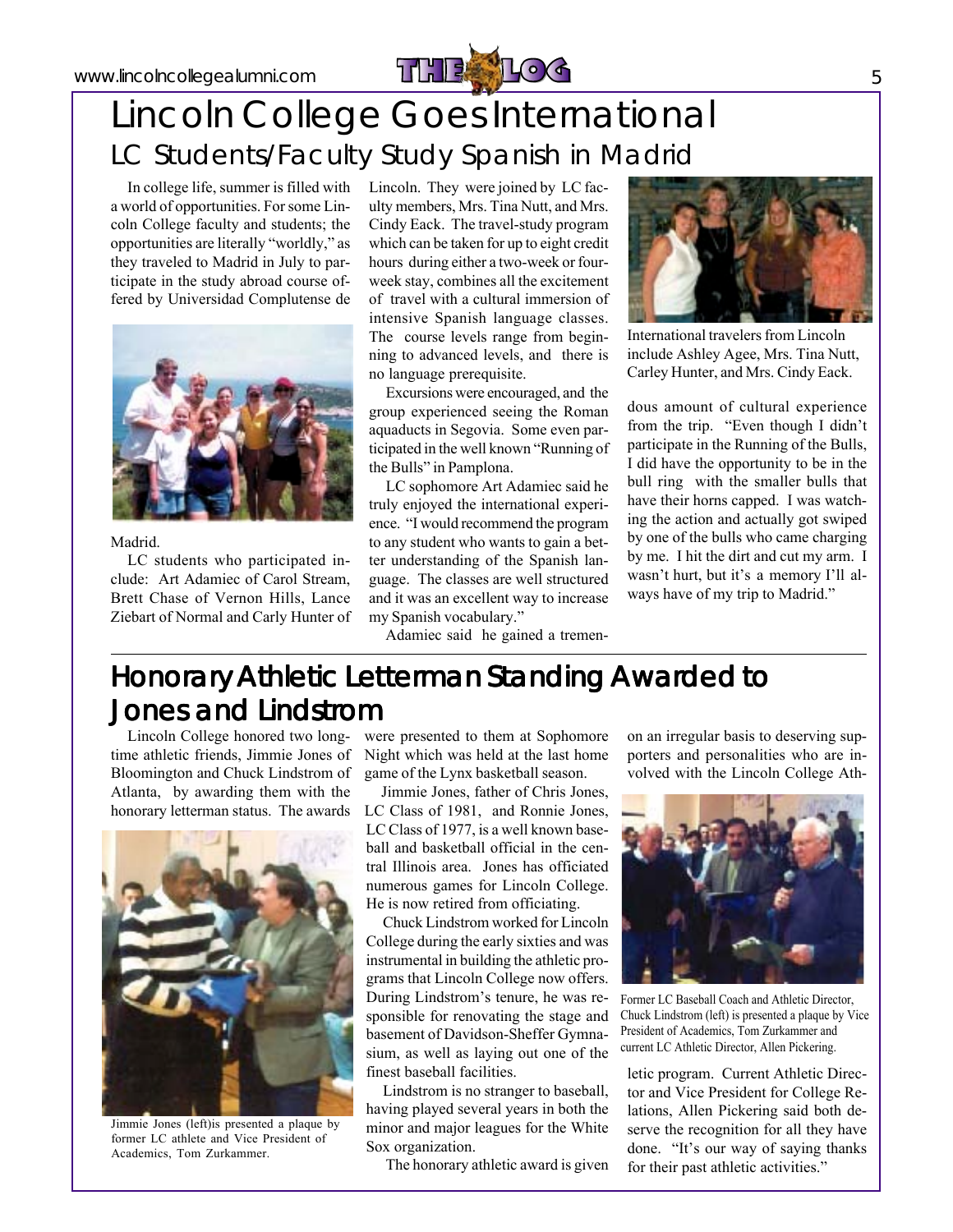

## Spring Break Cruise Is Educational for Express Lincoln College Show Choir Performs on Regal Empress

ìWho needs <sup>a</sup> tan when you can get something that won't fade five to seven days after returning from home: knowledge." - Travel Weekly

They sang, they danced, and they learned. While most college students were taking a break from their studies, members of the Lincoln College Express took an educational tour during this year's spring break, from March 10th-14th.

Promoted as "Rock the Boat Cruise"



Josh Barnhart of Mt. Zion performs the song, "Wilkomnen" from Cabaret.

Tour to Mexico," the Lincoln College Express performed for approximately 500 guests aboard the Regal Cruise Line's Regal Empress.

The ensemble presented two shows on the ship, and a standing ovation was given at both performances. The show



Dana Biagioni of Geneva is the Queen of Mardi Gras during the Mardi Gras section of the Express show.

included Mardi Gras songs which compliment the ongoing Mardi Gras celebration in Mexico.

Director of Lincoln College Express, Bill Buffington, planned the trip, keeping education in mind. "Education is not just about books and lectures, it's also about experiences. New languages, different cultures, and the people you encounter provide wisdom to the world."

 The first stop was an optional tour on the Yucatan Peninsula at Playa del Carmen. Some students had the opportunity to visit the Mayan Indian Ru-



Dave Riesen of Richmond(left) and Eric Behymer of Rushville(right) try on hats in <sup>a</sup> Mexican market.

ins of Tulum. Students were impressed with the Mayan ceremonial center which is guarded by three towering walls and a steep cliff that overlooks the spectacular Caribbean Sea.

Buffington said the experience of meeting a variety of people from across the world gave his students international insight. "Everyone gained a better understanding of different customs by having dinner with cruise members from around the world. Our maitre d' was from India and our Captain was from



Kyle Pepperell of New Holland and Ashley Giberson of Decatur perform, "New York State of Mind," while on board the Regal Empress.

Germany, and both shared informative and enlightening information." More than 49 different nationalities represent the officers, staff and crew of the Empress.

The next stop on the trip was Cozumel. Many took buggy rides through the neighborhoods of Cozumel, listened to mariachi bands and even got to test their skills at negotiating pottery and blankets prices with Mexican shop keepers. Buffington said Cozumel is well known for the paradise coral reef. "We got to see the reefs from a glass bottom boat and for some, this was the first time to ever see anything like this. Our guide told us that these reefs are the second most beautiful in the world."



All of the Lincoln College Express men pose for <sup>a</sup> picture in Cozumel before going to dinner.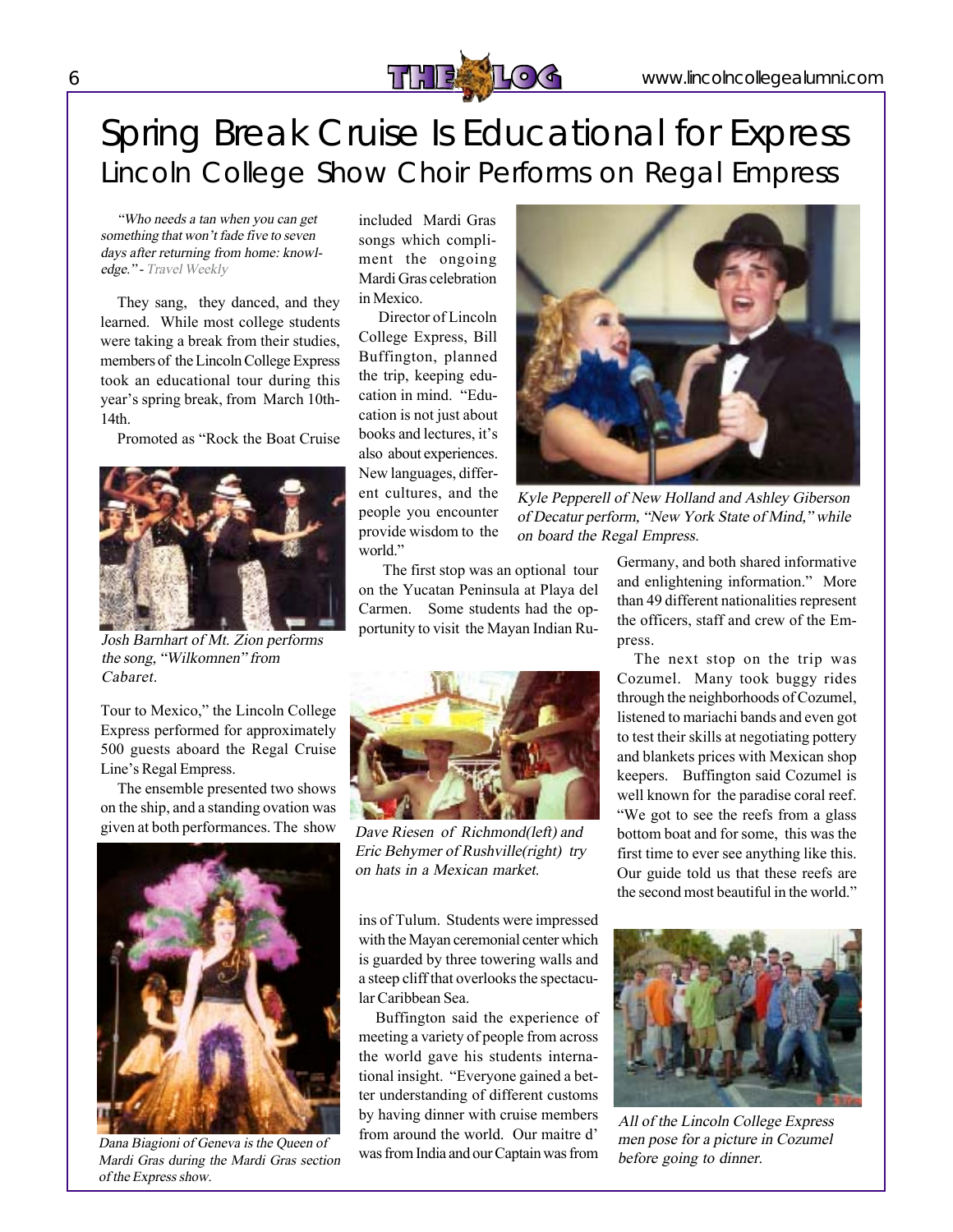

## Lincoln College Athletics

### Cross Country

2002 was the first in recent years for cross country at Lincoln College. Freshman Christien Taitt placed ninth at the NJCAA Division II Nationals, where she turned in a personal best of 19:55 in the 5K race. Her placement gave her an All-American standing.



Lincoln College freshman, Christien Taitt of University Park competes at the Nationals in Levelland, Texas.

#### **Wrestling**

The Lincoln College Wrestling team finished another season in fine fashion with a record of 11-8. Coach Dave Klemm lead histeam to a 2nd place finish in the Midwest Region Tournament, where eight wrestlers qualified for the National Tournament. Those qualifying are: Sophomores, Josh Collins (125) lbs.) and Justin Collins (133 lbs.) of Armington, and Bryan Morgan (197 lbs.) of Quincy. Freshmen, Chris Ravenna (141 lbs.) of Morton Grove, Steve Woeckener (149 lbs.) of Taylor Ridge, Lamar Fenner (174 lbs.) of Chicago, A J Blahut(184 lbs.) of New Lenox, and Pete Mueller (HWT.) of Westfield, IN.

The Lynx placed 10th in the National Tournament.

#### Women's Basketball



Former Lady Lynx women basketball players are now helping the Lady Highlanders at MacMurray College in Jacksonville, Illinois. From left are: Tammy Bausley, Ronni Beebe, Jesse Dullard and Kim Massenburg.

### Men's Basketball Lynx take seventh in NJCAA

Lincoln College finished seventh in the nation with a 95-73 win over Bevill State (Fayette, AL.) to end the season . Lincoln College forward Josh Clark scored 35 points and broke the NJCAA Div. II Tournament record with 11 three-pointers. Clark shattered his previous collegiate career high of 17 points. He shot 11-for-19 from three-point range. Lincoln coach B.J. McCullum wishes histeam could have found some of that touch for the previous tournament game, a 72-70 loss to Cecil Community College in the first round that sent the Lynx to the consolation bracket.

The win gives the Lynx a 28-8 record to go with their seventh-place national finish in Div. II. The team has won at least  $20$  games in each of McCullum's five years as head coach. McCullum is now third on Lincoln College's all-time coaching wins list with 123, behind Norm Kay's 135 and Allen Pickering's 368. In addition, Terrence Chapman, was named the Region 24 player of the year.

The game was the last for a number of sophomores, including Terrence Chapman of Joliet, Derik Hollyfield of North Aurora, Josh Clark of Champaign, James Roberson of Chicago, and Michael Fowler of Aurora. Only Hollyfield has made a transfer commitment to Eastern Illinois University at this time.

#### Swimming Women Place 2nd and Men Place 3rd

For the second year in a row, the Lincoln College Women's Swim Team took second place at the NJCAA National Championships in Buffalo, New York. The LC team set twelve school records, 9 for women, 3 for men, and numerous swimmers clocked lifetime best times.

Head swim coach Dan Hemmenway credits the key to victory was the leadership of the sophomores. "The entire sophomore class produced more so than any other previous class."

The men's team placed third in nationals coming in only four points behind second place. Hemenway said the group swam crazy fast. "It was an entire team effort and we should not have been that close to second place."

Scott Sampson of Bettendorf, IA set records in the 500 Freestyle, 1,000



Members of the Women's team accept their trophy at NJCAA Championships.



Jason Hierman (left) and Jared Sexton (right) both of Peoria react to their second place finish in the 200 Medly relay.

Freestyle, and 1,650 Freestyle. Every relay on the women's side broke records. Jill Doxie of Mt. Zion setrecordsin both the 100 and 200 Breaststroke event. Leslie Seago of Naperville excelled in the 400 IM while Kate Robison of Sycamore clocked her best in the 200 Backstroke and IM races. Lincoln College had 18 All-Americans, which is given to those competitors who place in the top eight positions.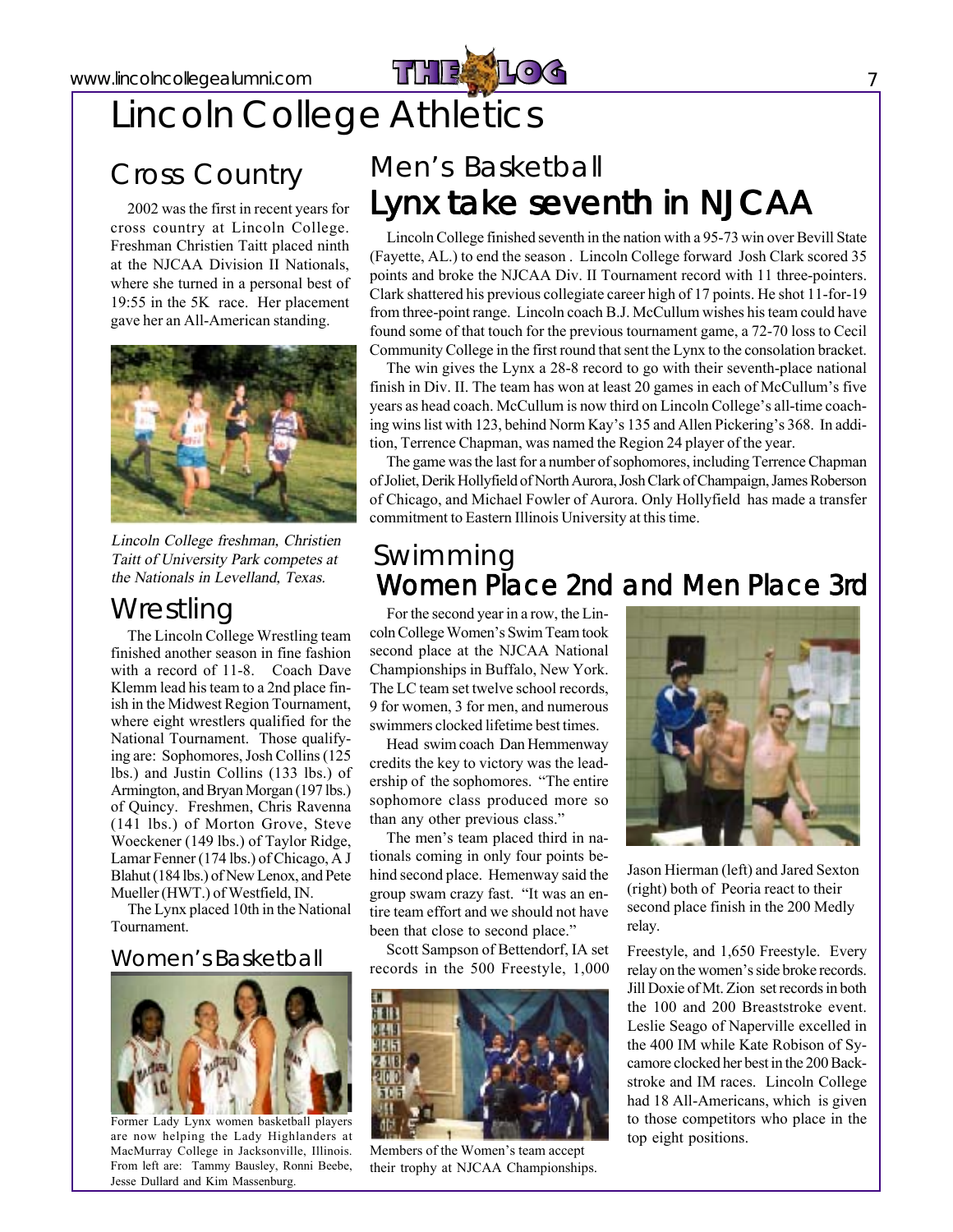40's Forties **Dorothy (Rhoads) Ball**, Class of 1940, writes to say she is living in a duplex at Christian Village in Lincoln. Her husband, **Trelby Ball**, Class of 1948 is living at the Christian Nursing Home.

Class Notes

**Nancy (Hammond) Gresham**, Class of 1941, has lived in Paducah Ky, for the last 46 years and is now retired from teaching English and History. Nancy is planning to move to Ohio to be near her daughter and son and their families. Nancy enjoys reading the Log very much and would like to hear from Lincolnites soon!

**Eleanor (Robinson) Shifflet**, Class of 1941, says she is living in a farmhouse that she owns northwest of Atlanta, IL. She has two great-granddaughters one living in Louisville and the other living in Eureka. The one in Eureka was born last year on the same day that Eleanor celebrated her 80<sup>th</sup> birthday.

50's Fifties **Theodore (Bill) Swinford**, Class of

1956, is currently retired and living happily with his wife at the Plantation at Leesburg.

**Nancy (Marousek) Moriearty**, Class of 1954, wrote to say her daughter, Barbara Moriearty, has received national recognition for outstanding performance in reading education. Nancy currently lives in Sacramento, Califor-

**Doug Law,** Class of 1960, is currently writing for the daily Sidney Sun-Telegraph in Sidney, Nebraska. He is a sports writer and says he's been a reporter since leaving LC. He writes that he enjoyed going to school at Lincoln and used to live in the old quanset hut on campus.  $\int_S$  i  $\bigcirc$   $\bigcirc$   $\bigcirc$   $\bigcirc$   $\bigcirc$   $\bigcirc$  s

 $\left\{ 60'$  S (cont.)

Henry Townsend, Class of 1963, is currently a full time instructor in the Criminal Justice program at Washtenaw Community College in Ann Arbor, Michigan. He started in August, 1991 after his retirement from the Flint Michigan Police Department. He wanted to give a big hello to everyone.

**Dr. David G. Peck,** Class of 1965, has retired from the Department of Sociology/Anthropology at Shippensburg University in Pennsylvania He has taught at Shippensburg for the last 25 years. He says he and his wife Mary plan to spend as much time in Maine during retirement. They have two stepdaughters, Annie and Rachel.

#### **MarkAnshel, Ph.D,** Class of 1967, has

been appointed Professor in the Department of Health, Physical Education, Recreation & Safety at Middle Tennessee State Univer-

sity in Murfreesboro, TN. He can be contacted at: manshel@mtsu.edu.

**James McGinnis,** Class of 1967, contacted us via the Lincoln College alumni web site (lincolncollegealumni.com) to say he is searching for fellow classmates Corrine Lynn Henry and Edward Thomas Weber.

**Judith L Kline**, Class of 1969, is currently living in SW Florida and working for a major hurricane company in the accounting department. She's looking to contact her former roommate, Sally Zettel.

**John Lorne**, Class of 1969, and his wife Diana celebrated his  $10<sup>th</sup>$  wedding anniversary in May. In June, he participated in the University of Phoenix commencement ceremonies after earning his Masters of Arts degree in Organizational Management.

 $\mathcal{L}$  60's (cont.)

**Cathy (Place) Roades**, Class of 1969, writes to say she has worked in the rehabilitation field for the last 27 years and is currently an Assistant Director of anAlternative Senior Program for disabled individuals. She is a widow and has one daughter. She says she hasn't kept in touch with any classmates but would like to reconnect with fellow LC acquaintances who might rember her. Cathy can be emailed at croades@aol.com



#### **Earl andKathy (Andrews)Kirschner ,**



Class of 1970,were on their way to Ellis Island in October 2002, and

happened to find they had something in common with fellow rider, Stephanie Zimmerman, who is a FinancialAid Officer at Lincoln College, Normal. Pictured are (left to right)Stephanie Zimmerman, Earl Kirschner, Julian Kirschner, and Kathy Kirschner.

Louis A. Ebert, Sr., Class of 1971, would like to hear from Jay Rubin and Chuck Kassick.

Janice Brower, Class of 1973, has completed her 15th year working forthe State of Oklahoma Department of Corrections. She is in charge of the Leisure Library at the Jim E. Hamilton Correctional Center in Hodgen, OK. She wrote to say she had the chance to visit with Mrs. Taylor (former LC English instructor who passed away in October 2001) in the mid-80íswhen bothwere inNorman,OK. She also would like to say hello to her fellow LC classmates from 1973-1974 and hopes all are doing well.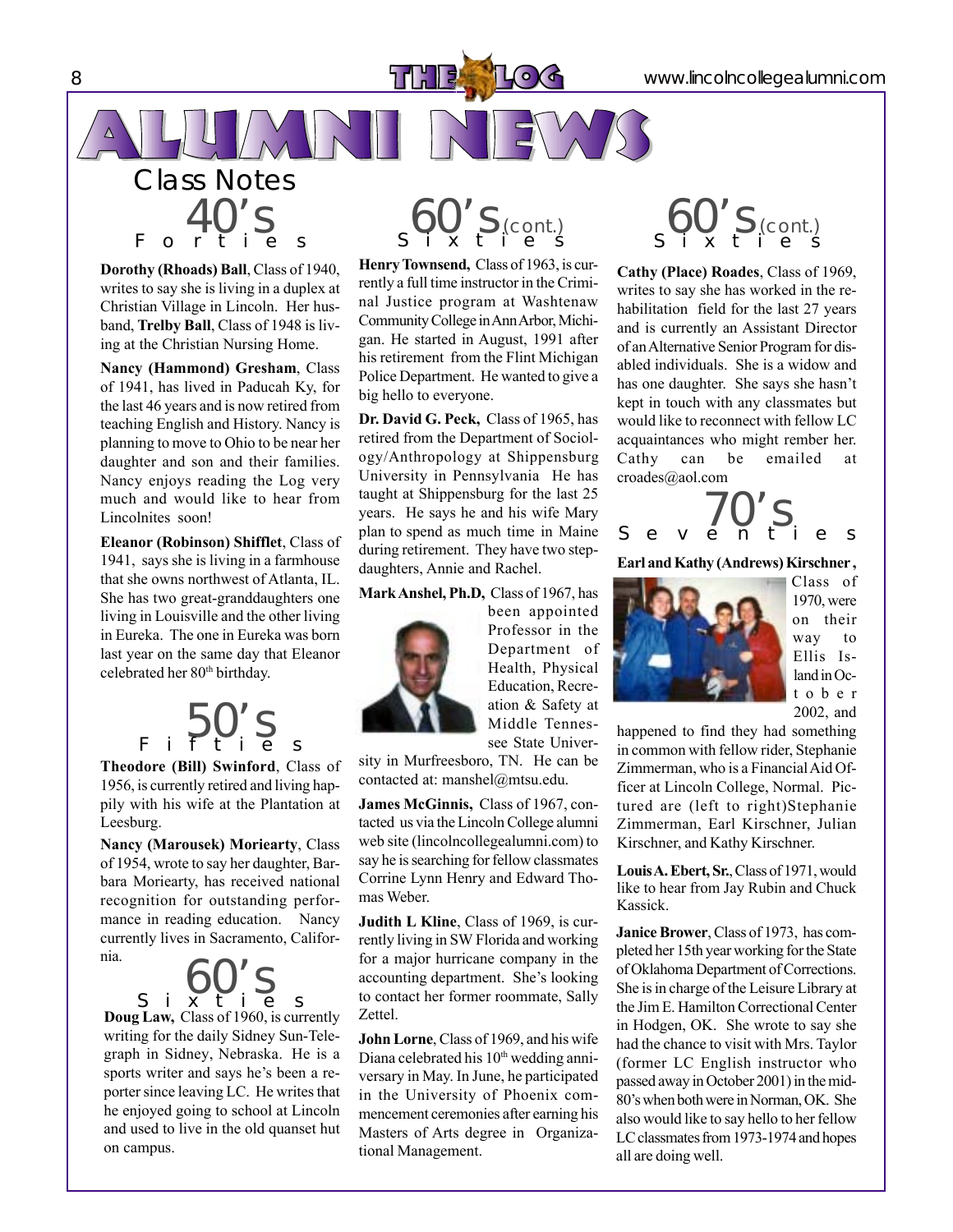www.lincolncollegealumni.com **9** PLATE **19 August 2004** 9



$$
\begin{array}{c}\n\overline{70'}S_{cont} \\
\end{array}
$$

**Rosalyn (Berick) Rosenfeld**, Class of 1973, writes to say she has been married for 14 years and is living in Deerfield, IL with her two girls. She graduated from Northern Illinois University and is working for the Nordstrom store in Old Orchard as a manager of personal shopping. She says she misses Zurk, Jay Ellis, Steve Daum, Bruce Brown and many others.

**Mike Evans**, Class of 1973, was recently promoted to Audit Supervisor with the firm of Myers & Stauffer, LC. The firm is a CPA company that audits the administration of Medicaid and Medicare programs in eight different states. He says he enjoyed Christmas this year with his one-year-old grandaughter Katelynn.

**Maureen Vincent**, Class of 1978, has been a Chicago Police Officer for nine years and was recently awarded a service commendation for her outstanding work. She holds a B.S. degree from Loyola University of Chicago and has a thirteen- year-old son, Nicholas.

**Mark Baker**, Class of 1979, islooking for Duffy, Douglas DeGraff, Cruise, and anyone else that remembers him at LC.

**Maurice "Reese" Alexander, Class of** 1981, (aka WLNX Sir Jamalot) wrote to say he finally graduated from Law School at Arizona State University in 2002.  $\begin{matrix}80'\\ 5 \end{matrix}$ 

**Jennifer (Harris) Spangler,** Class of 1981, would like to "catch up" with some of her fellow classmates. She islooking for Karen Weber and Nancy Lubowitz. She says she is married and has four children which range in age from 8-14. She has many fond memories of Lincoln even though she wasn't here that long.

**Paul Jordan**, Class of 1984, says hi to any/all students from the Class of 1984. He would love to hear from Lylah Jordan and says that Byron Stewart and Sandy Burton need to write him so he can catch up.



*Aloha Alumni! (left to right)Eileen Terry (ë82) and Debbie Ackerman (í83) visit at the Royal Hawaiian Hotel on Waikiki Beach.*

Last summer, while on a family vacation in Honolulu, Debbie Ackerman, Executive Director of Alumni Relations visited with alumna **Eileen Terry** ('82). Eileen was one of approximately six LC alumni living in the Hawaiian Islands. Eileen has since moved back to the mainland but says that Oahu and Lincoln College will always have a special place in her heart!

**Rick Colen**, Class of 1983, is teaching 7th grade health and physical education. He says he is still entertaining around the country doing comedy magic, juggling and fire eating shows. He says he misses everyone from his class and wishes everyone could get together at one of the LC functions.

**Clay Britton,** Class of 1983, istrying to get in touch with John Gibson, a basketball teammate. Clay is currently working as an Army Recruiter in Savannah, Georgia. Clay says if anyone has information on John Gibson please call him at(912) 920-2571.

**Lisa (Potts)McCormick,**Class of 1985, says hello to fellow classmates. After LC she went on to study early childhood education at WIU. She is now a professional Nanny and sits on the board of directors for a local and national Nanny organization. In October

# $\bigotimes_{E} Q'$ S cont.

2000, she married the man of her dreams and says they are looking forward to a visit from the stork some time this year. She says she would love to hear from other classmates.

**Karen Morrison,** Class of 1986, says since she was awarded the creative arts award in 1986 she's been quite busy. In 1987, she moved to Los Angles to cheer professionally for the LosAngles Raiders. She launched a four-year contract with Kayla Beverly Hills Cosmetics where she was based out of Maylaysia. Her job was representing the company asspokesmodel. She has been featured on the cover of many Asian beauty magazines. She says she is now married and has a three-year-old son. She says Lincoln College has made a positive influence in her life because of the individual attention she received while going to LC.



**Millie (Dunker) Rose,** Class of 1990, is nowliving inMcDonough, Georgiawith her husband and two children. She went on to Northern Illinois University after LC and earned a B.S. in Biology.

**Oliver Matheny,** Class of 1997, contacted us via the alumni web site (lincolncollegealumni.com) to let us know that he recently bought a house in St. Louis and is engaged to former Lincoln College grad andAll-American Swimmer Melissa Johnson ('98). They plan to get married in June 2003.

**Steve Ufford,**Class of 1997, is currently working as a police officer in Las Vegas, Nevada. He is assigned to the bike unit at a middle school. After LC, he completed his education at Dominican University. He says to pass along that he is still single.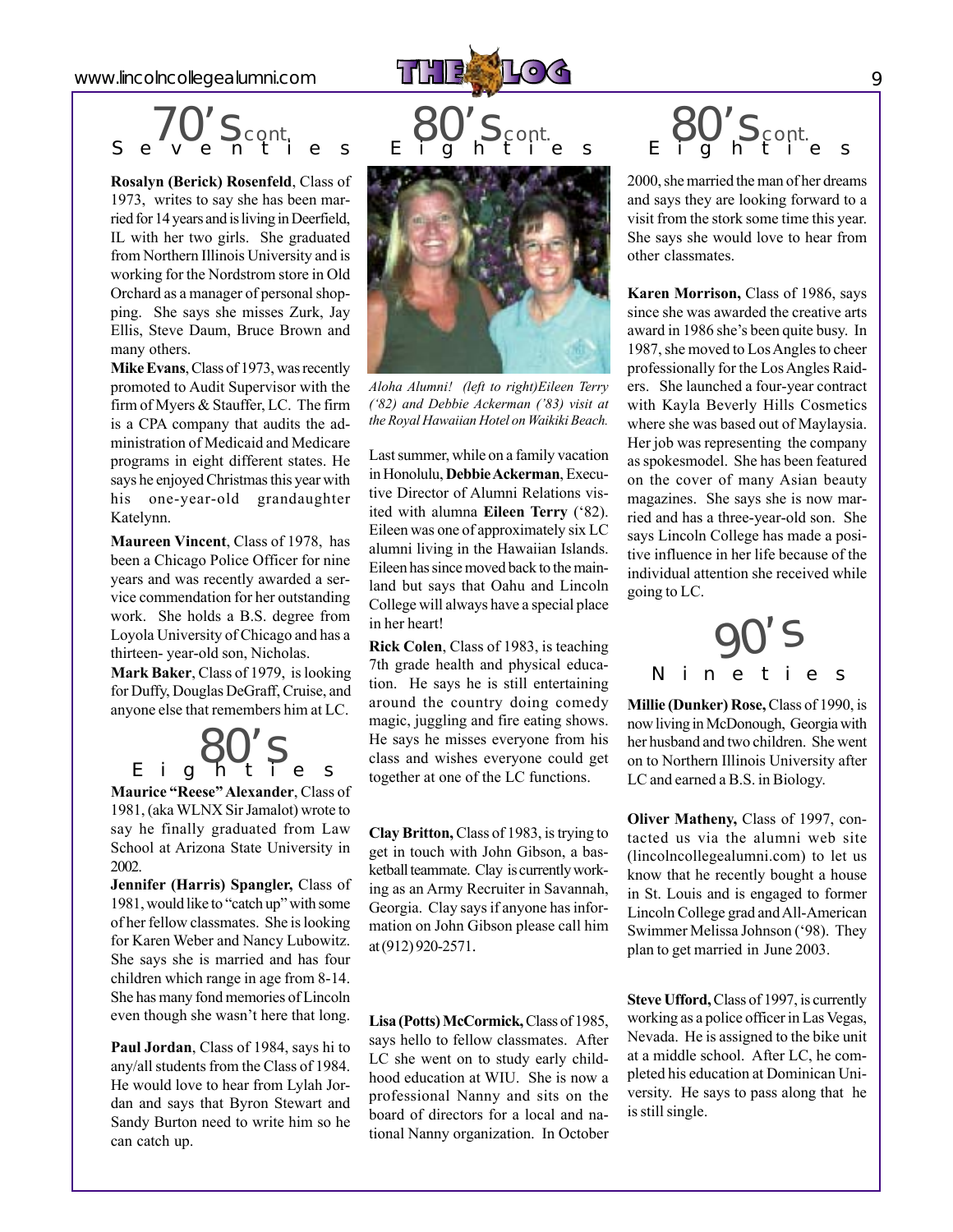

### Nineties 90's

#### Lisa Hudson, Class of 1998, married a

computer technician and is living in Moore, Oklahoma. They have a daughter who was



born September, 2000.

 $\mathsf{S}$ 

Elizabeth Barker, Class of 2000, graduated in June of 2002 from Ft. Lewis College in Durango, Colorado receiving a Bachelor of Liberal Arts degree in English with an emphasis in Literature. She is currently coaching girls varsity soccer in Show Low, Arizona. She was a member of the Women's Soccer team at Lincoln College and Ft. Lewis College.

Jennifer Sydney, Class of 2000, was awarded a Steppenwolf internship in August at Chicago's Steppenwolf Theater. The Internship Program allows students to experience the inner workings of a professional theater from every angle. Through daily assignments and duties with a given department, interns are offered the chance to learn from the finest professionals working in theater today. Steppenwolf staff and artists function as mentors, guiding and instructing interns asthey make their tran-



sition from student to working professional.

Jennifer Sydney

## **Lost and Found Alums**

The Office of Alumni Relations is trying to update its database and is looking for any information on missing LC Alums. We are starting a new column called Lost and Found Alums that gives updated information on previously lost alums.

Carolyn Smith, Class of 1969, lives in Lincoln and says her granddaughter, Amber is now attending Lincoln College and is a member of the Women's Golfteam.

Ken Schuttler, Class of 1963. earned a B.S. in Economics and a M.S. in Marketing/Economics at S.I.U. after LincolnCollege. He is currently the President/Co-Owner of Ker Supply Co., Inc. that distributes maintenance supplies to industrial customers in Chicago and surrounding areas. He and hiswife Linda live in Pekin, Illinois.

Emil Baukert, DVM, Class of 1969, continued his education at the University of Illinois after Lin-

> coln College. He is currently the owner of a veterinary practice in Skokie, Illinois. He is the



of the Illinois State Dr. Emil Baukert with his dog Emmy Lou.

VeterinaryMedicalAssociationand his involvement in his profession has been recognized on both the state and national level. He and his wife Mary (who is also a veterinarian) have three children who range in age from 9 to 19. Emil says he would be happy to communicate with any students who went to LC during the late  $60$ 's. He can be reached at baukert@ameritech.net.

Larry Grimsley, Class of 1969, is a teacher for the San Bernardino County Superintendent of Schools. He attended N.I.U. and earned a B.S. degree in Education. He continued his education at National University where he completed a Masters in Educational Administration in 1998. He lives in Alta Loma, California with his wife Deborah.

Jan Begley, Class of 1975, is working full-time as a Special Education Assistant for Elmhurst School District 205. She is a widow and has two sons in high school. She is looking for Linda (Mulkey) Carlson.

Ann Stenman, Class of 1977, is attending Mount St. Mary's College during the weekend to pursue a bachelor's degree. She is actively involved in a theatre group called "Voices In Harmony" that works with inner city youths in Los Angles. In 1989 before moving to the west coast, she graduated from the Chicago School of Massage Therapy. For the last 13 years, she has been a part-time massage practitioner.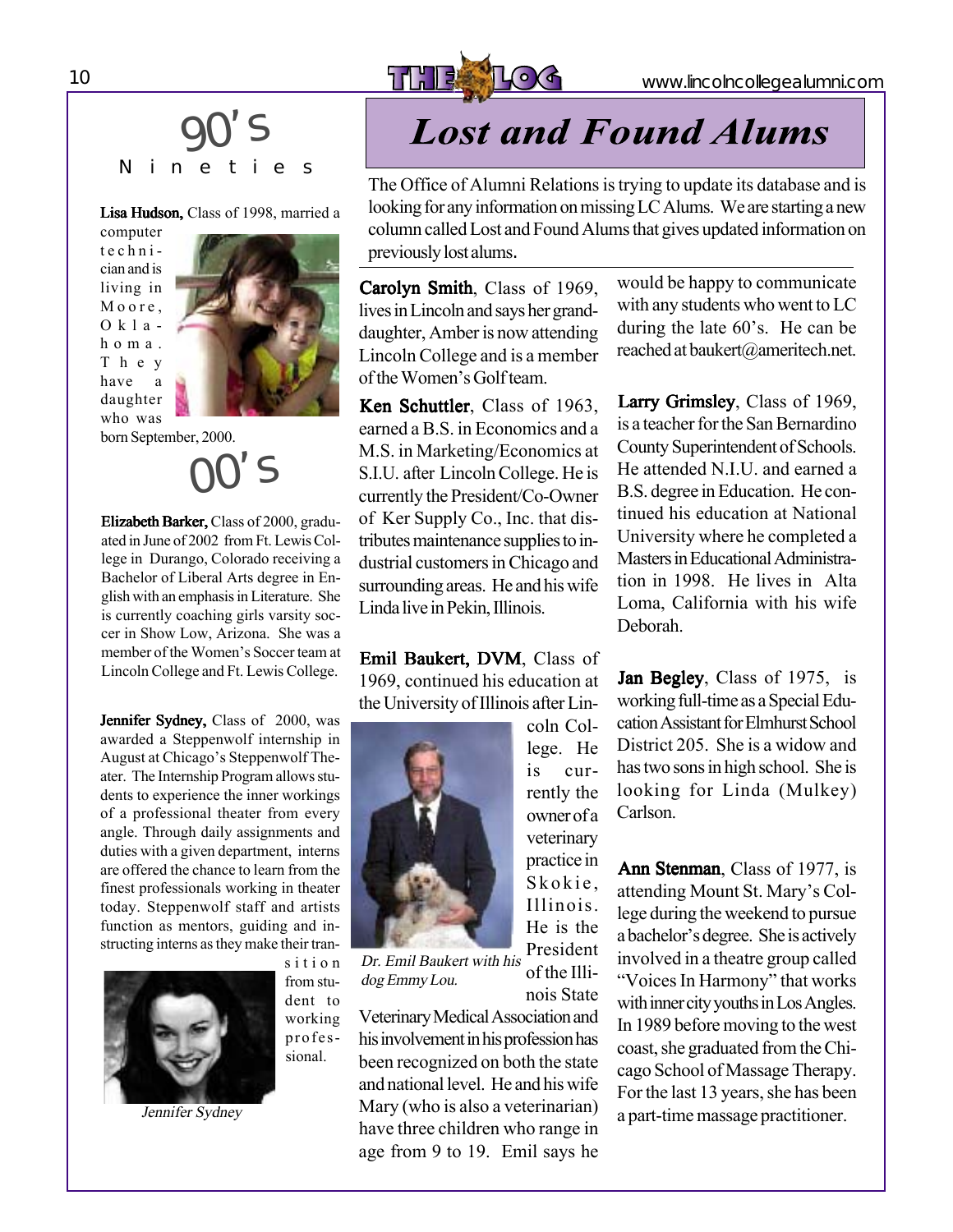

### IN REMBERANCE

Gladys Hertzfeldt, class of 1933, and former LincolnCollege Trustee, passed away March 8, 2003.



Hugh Knochel, former Director of LC Admissions, passed away November 30, 2002.

Thomas F. Verry, Class of 1963, passed away December 3, 2002

Ralpho Hartwig, Class of 1939, passed away December, 9 2002.

Roland Sandel, Class of 1943, passed away November 28, 2002.

Robert Fitzsimmons, Class of 1948, passed away January 9, 2003.

Elizabeth "Betsey" Davis, wife

of emeritus trustee, Brooks Davis, passed away May 16, 2002.



Leslie Schmidt, father of Lincoln College Board of Trustee Chairman, Elvin Schmidt, passed away March 9, 2003.

Jay Fenwick, Class of 1964, passed away June 2, 2002 from a cancer related infection.

Roger Leigh, Class of 1957, passed away December, 10 2002.

Jennifer Perring, Class of 1995, passed away January 20, 2002 from a tragic automobile accident.



Gary Ryan, Class of 2001, passed away July 11, 2002 at Northwestern Hospital in Chicago after losing a valiant fight with cancer.

### McLaughlin Named Dean of Faculty

Mary McLaughlin, of Lincoln, has been appointed to a new position at Lincoln College. McLaughlin, a Lincoln College employee since 1976, has been named Dean of the Faculty.

The first in Lincoln College's recent history to serve as Dean of the Faculty, McLaughlin will be in charge of faculty evaluations and professional development, new faculty orientations, and will coordinate  $\frac{1}{\text{Dean of Faculty}}$ 

academic development seminars for incom- Mary McLaughlin ing students. Also, she will chair a faculty



committee to review new student applications. She previously served Lincoln College in Admissions, Registration, Public Relations, and Continuing Education. Most recently, she was a member of the faculty, teaching English and education. About her appointment, she said, "While I thoroughly enjoyed my time in the classroom, I feel that this new position will give me an opportunity to influence more students in a positive manner and to contribute to the programs of our new president." Mary McLaughlin holds a B.A. from the College of St. Francis in Joliet, IL, an M.S. in Ed. from Illinois State University and an M.A. from the University of Illinois at Springfield. She is a native of Chillicothe, Missouri.

### New Faculty at LC



Jeris Donovan Vascellaro begins her tenure at LC by teaching English and speech. This is her first position as a college faculty member. Prior to this appointment, she spent three years as a teacher, performer, and director for the Improv Olympic comedy program in Los Angeles, California. About embarking on such amajor career change, Vascellaro said, "I have come to appreciate that I have a true love for teach-

ing. After working for years with those who have already recognized their own talent and direction, I now want to help those who are still learning theirs. By working with the students at Lincoln College, I am determined to challenge and inspire them to discover what is best about themselves and to find their voice." Vascellaro holds a B.S. inMarketing from the University of Illinois at Springfield and will complete a Master's program in 2003. She attended Lincoln College in 1983.